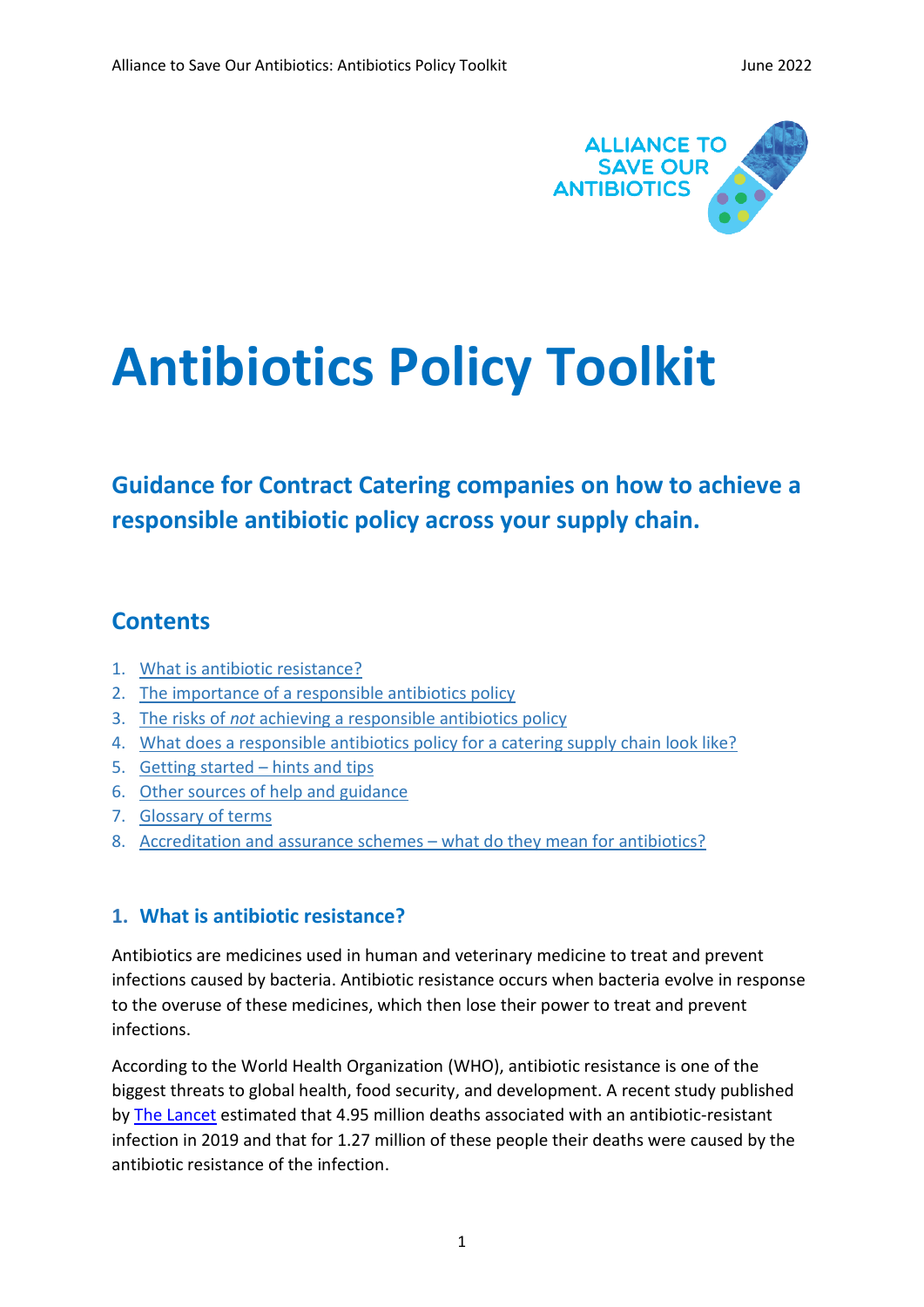## <span id="page-1-0"></span>**2. The importance of a responsible antibiotics policy**

Increasing antibiotic resistance is caused by the overuse of antibiotics in both human and veterinary medicine. While most antibiotic resistance in humans is caused by human antibiotic use, leading authorities such as the European Medicines Agency and the WHO say that the overuse of antibiotics in farming contributes to higher levels of antibiotic resistance in some important human infections.

Bacteria on or in livestock develop resistance to antibiotics when these medicines are overused. These resistant bacteria can then transmit to humans through the food chain, when raw meat is handled, or when undercooked meat is eaten. Resistant bacteria, and sometimes antibiotic residues, can also spread through the environment when manure is spread on land and end up in water or on vegetables.

Worldwide it is estimated that [66%](https://www.ncbi.nlm.nih.gov/pmc/articles/PMC7766021/pdf/antibiotics-09-00918.pdf) of all antibiotics are used in farm animals, not people. Much of this use is routine, and enables farm animals to be kept in poor conditions where disease spreads easily. In the UK, routine farm antibiotic use has been significantly reduced, although it is still permitted, and about 30% of antibiotics are used in animals.

## <span id="page-1-1"></span>**3. The risks of** *not* **achieving a responsible antibiotics policy**

#### **Regulation**

Antibiotic resistance is an urgent public-health threat that poses a systemic risk across industries. Regulators are increasingly restricting the use of antimicrobials in the protein supply chain. In the UK, antibiotics can be added to animal feed or drinking water to help prevent or control diseases. Individual treatments of sick animals also occurs. The use of antibiotics to promote faster animal growth has been banned in the UK and the EU since 2006 but continues to be permitted in some non-European countries.

In January 2022, the EU became the first region to ban all forms of routine antibiotic use, including preventative (also called "prophylactic") group treatments. Campaign groups, including the Alliance to Save Our Antibiotics, are calling on the UK Government to introduce similar policies in the UK. The government has announced that the UK veterinary medicines regulations are being revised and will be updated, and new restrictions on farm antibiotic use may be introduced.

In addition, the UK Government Buying Standards for Food and Catering Services are expected to come up for consultation in 2022. It is anticipated that tighter guidelines around animal welfare and antibiotics will be considered.

These developments mean that continuing to rely on using antibiotics as a means of increasing efficiency and preventing disease caused by inadequate husbandry is not going to be sustainable. Increasingly businesses will need to source their animal protein from farms using good husbandry and avoiding reliance on routine antibiotic use.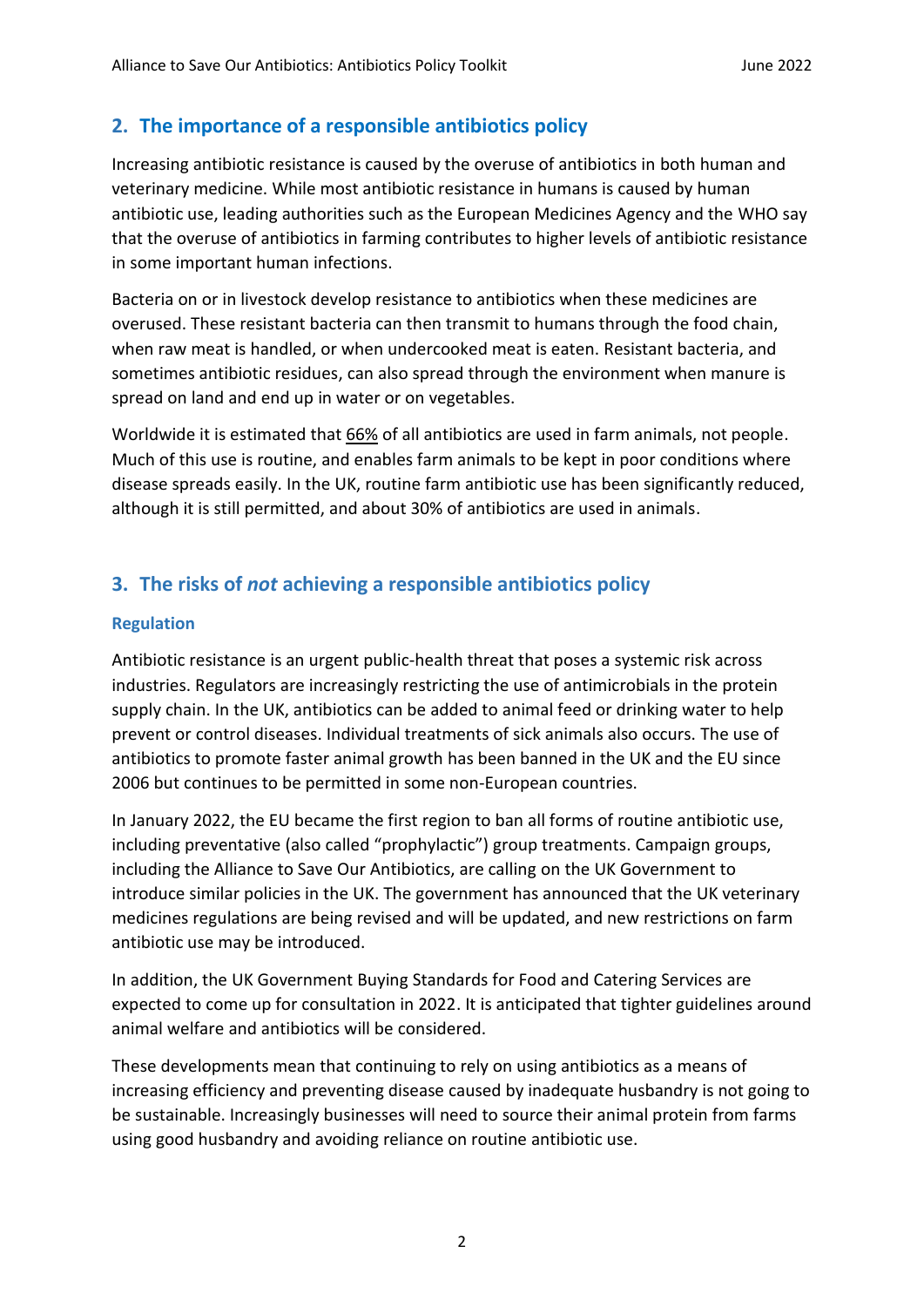#### **Consumers and media**

There is growing consumer awareness and civil society focus on the overuse of antibiotics in food animals. The Alliance to Save Our Antibiotics' work on supermarket antibiotic policies has demonstrated that consumers and the British media really care about responsible antibiotics use in food supply chains.

The Alliance to Save Our Antibiotics have published three evaluations of supermarket antibiotic policies between 2017 and 2021, which have achieved widespread coverage in the Daily Mail, the Guardian and on the BBC.

These evaluations have shown that significant progress has already been achieved in this sector. [Our 2021 supermarket research](https://www.saveourantibiotics.org/media/1985/executive-summary-supermarket-antibiotic-policies-2021.pdf) found that all 10 of the UK's leading supermarkets included a ban on most, or all, of their UK own-brand suppliers from using antibiotics for routine disease prevention in their antibiotic policy. In 2019, only six supermarkets had such a ban. The Alliance to Save Our Antibiotics will continue to campaign for further changes to supermarket policies, whilst turning our attention to also look at the antibiotic policies of contract caterers.

#### **Shareholders**

The **FAIRR<sup>1</sup>** Initiative helps investors integrate risks and opportunities into their investment decision-making. One of their key areas of focus for 2022/2023 is the overuse and misuse of antimicrobials in the food sector. According to FAIRR, the problem of antibiotic resistance is at a critical point. The estimated cost in terms of lost global production could reach \$100 trillion by 2050 if action is not taken. This matters to investors.

As a result, shareholders are pushing companies throughout the animal protein supply chain to put in place policies to limit the use of antibiotics to lessen their exposure to such regulatory and reputational risks and help to reduce the growing risk of antibiotic resistance.

This is already having an impact. When FAIRR began engaging with 20 of the largest restaurant companies such as McDonald's and Yum! brands in 2016, only one company had a policy on antibiotic use. By 2019 - because of the ongoing work from FAIRR, [Business](https://www.bbfaw.com/)  [Benchmark on Farm Animal Welfare](https://www.bbfaw.com/) (BBFAW), and other engagement initiatives - nineteen companies had antibiotic use policies and one was in the process of developing a policy (this is for at least one species and geography).

 $<sup>1</sup>$  Established by the Jeremy Coller Foundation, the FAIRR Initiative is a collaborative investor network that raises awareness</sup> of the environmental, social and governance (ESG) risks and opportunities brought about by intensive livestock production.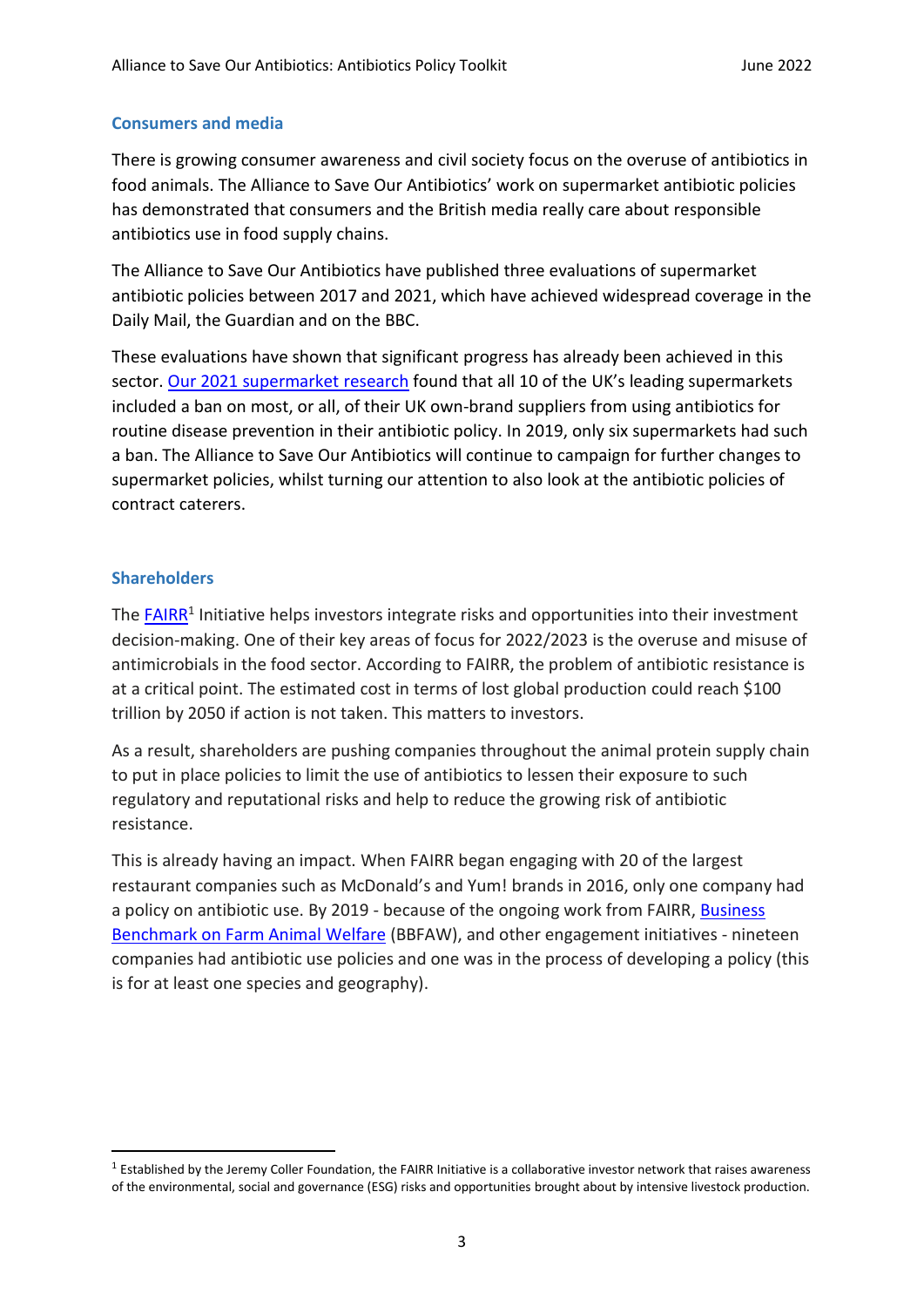## <span id="page-3-0"></span>**4. What does a responsible antibiotics policy for a catering supply chain look like?**

**A complete antibiotics policy checklist for contract caterers, from basic to advanced:**

| <b>Basic</b> | There is no routine preventative use of antibiotics permitted in the<br>supply chain.                                                                                                                                                                                                                                                                                                                               |  |
|--------------|---------------------------------------------------------------------------------------------------------------------------------------------------------------------------------------------------------------------------------------------------------------------------------------------------------------------------------------------------------------------------------------------------------------------|--|
| <b>Basic</b> | Antibiotics use in the supply chain is monitored.                                                                                                                                                                                                                                                                                                                                                                   |  |
| <b>Basic</b> | There is an antibiotic-use reduction strategy in place. Such a policy<br>should include a focus on good animal husbandry and welfare<br>aimed at reducing disease incidence and the need for antibiotics.                                                                                                                                                                                                           |  |
| Intermediate | The use of the 'highest-priority critically important antibiotics'<br>(modern cephalosporins, fluoroquinolones) is restricted across the<br>supply chain, so that these antibiotics can only be used where<br>sensitivity testing shows that other treatments would not be<br>effective. Highest-priority critically important antibiotics (HPCIAs)<br>should never be used for prevention or for group treatments. |  |
| Intermediate | There is a complete ban on the use of the antibiotic colistin - which<br>is used as a last-resort antibiotic in human medicine - in the supply<br>chain.                                                                                                                                                                                                                                                            |  |
| Advanced     | Antibiotic-use reduction targets are set (these should be at least as<br>ambitious as targets set by the industry group RUMA)                                                                                                                                                                                                                                                                                       |  |

**i) The policy content**

### **ii) The policy coverage:**

| <b>Basic</b> | The antibiotics policy covers all UK-produced freshly<br>cooked/prepared meat, fish, dairy, and eggs served in cafes and<br>restaurants |  |
|--------------|-----------------------------------------------------------------------------------------------------------------------------------------|--|
| Intermediate | The policy covers all UK-produced food, including branded and pre-<br>packaged items                                                    |  |
| Advanced     | The policy covers all food sold/served in your outlets, including all<br>imported produce                                               |  |

## **iii) Publishing and transparency:**

| The antibiotics policy is published online, publicly available, and<br><b>Basic</b> |                         |  |
|-------------------------------------------------------------------------------------|-------------------------|--|
|                                                                                     | visible on your website |  |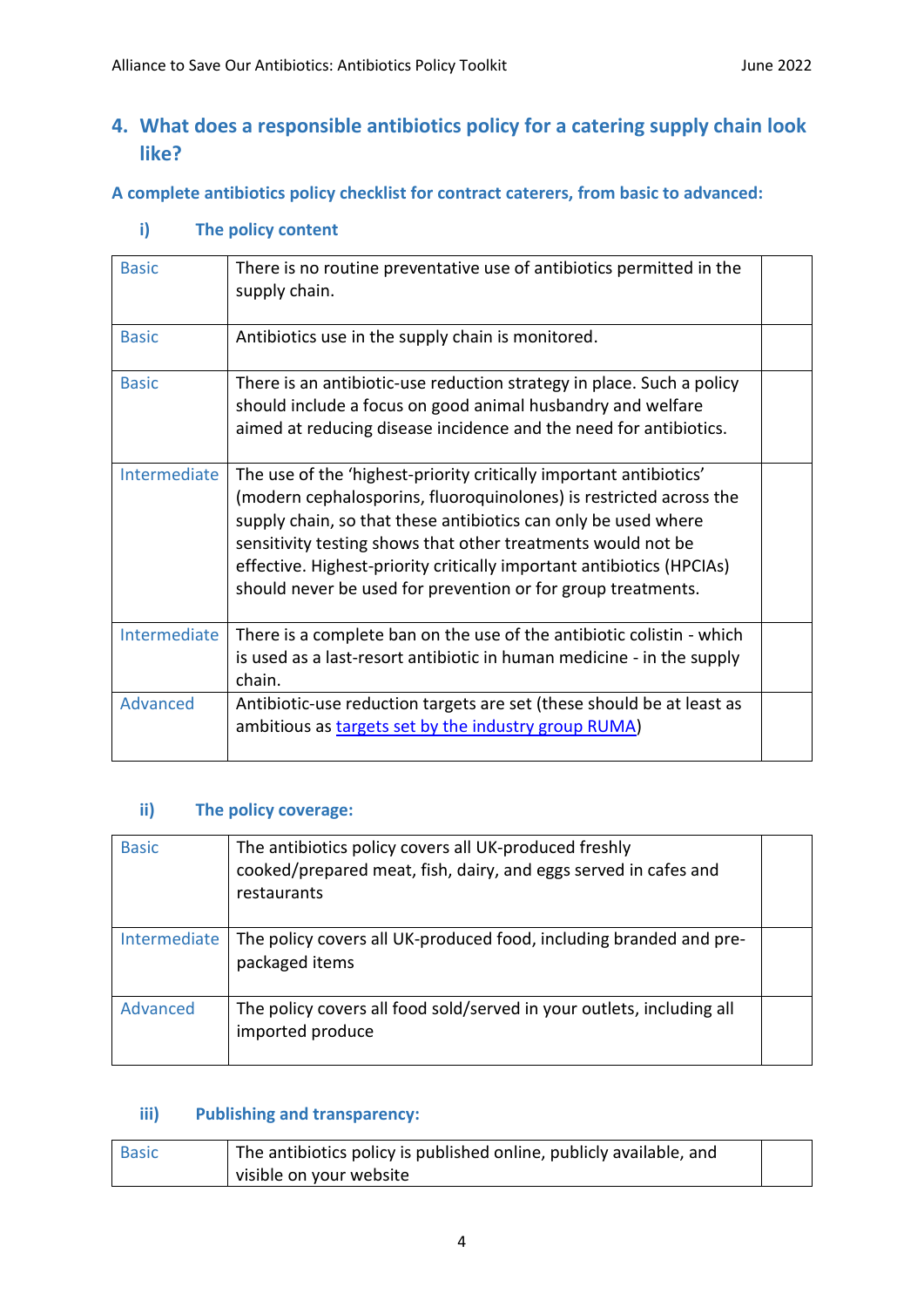| <b>Basic</b> | The policy is clear about the coverage (i.e., does it cover fresh,<br>frozen, pre-packaged, ingredients, UK produced, imported produce,<br>all species?). |  |
|--------------|-----------------------------------------------------------------------------------------------------------------------------------------------------------|--|
| Intermediate | Antibiotic-usage data in the supply chain is published at regular<br>intervals e.g., annually                                                             |  |
| Advanced     | Antibiotic-usage data is published by farming system (e.g.,<br>intensive, free-range, organic, pasture-fed)                                               |  |

## <span id="page-4-0"></span>**5. Getting started – hints and tips:**

- Set out antibiotics policies and animal-welfare policies by species, and make these documents publicly available, so suppliers know what is required and customers know what to expect.
- Set a contractual requirement for your suppliers to meet your antibiotics policy and ask them to work towards submitting regular antibiotic-usage data.
- Various farm assurance schemes (e.g., Red Tractor, Organic, RSPCA assured) have standards on antibiotic use which in some cases are above legal minimums, see Section 8 below. Consider how sourcing produce from some of these assurance schemes may help you meet some or all of the requirements of responsible antibiotic use in your supply chain.
- **•** The European Union, as well as Norway and Iceland, now have laws in place which prohibit all forms of routine farm antibiotic use, including preventative group treatments. Non-European countries nearly always have lower legal standards on antibiotic use, sometimes even permitting the use of antibiotics for growth promotion. When importing animal produce, consider the legal standards on farm antibiotic use of the country you are importing from and how easy it will be to obtain data on the antibiotic use of your overseas suppliers.
- Allot a member of staff or team to lead on antibiotics policy development and rollout, perhaps supported by a wider working group. Choose those with pre-existing skill sets in animal welfare policy, sustainability, and corporate social responsibility
- Have regular scheduled check-ins with the working group to make sure policy planning development and onboarding remains on track.
- **Change happens more quickly when there is oversite right from the top. Consider** assigning a member of the executive committee to oversee the delivery of your antibiotics policy and ask that they feedback regularly on progress.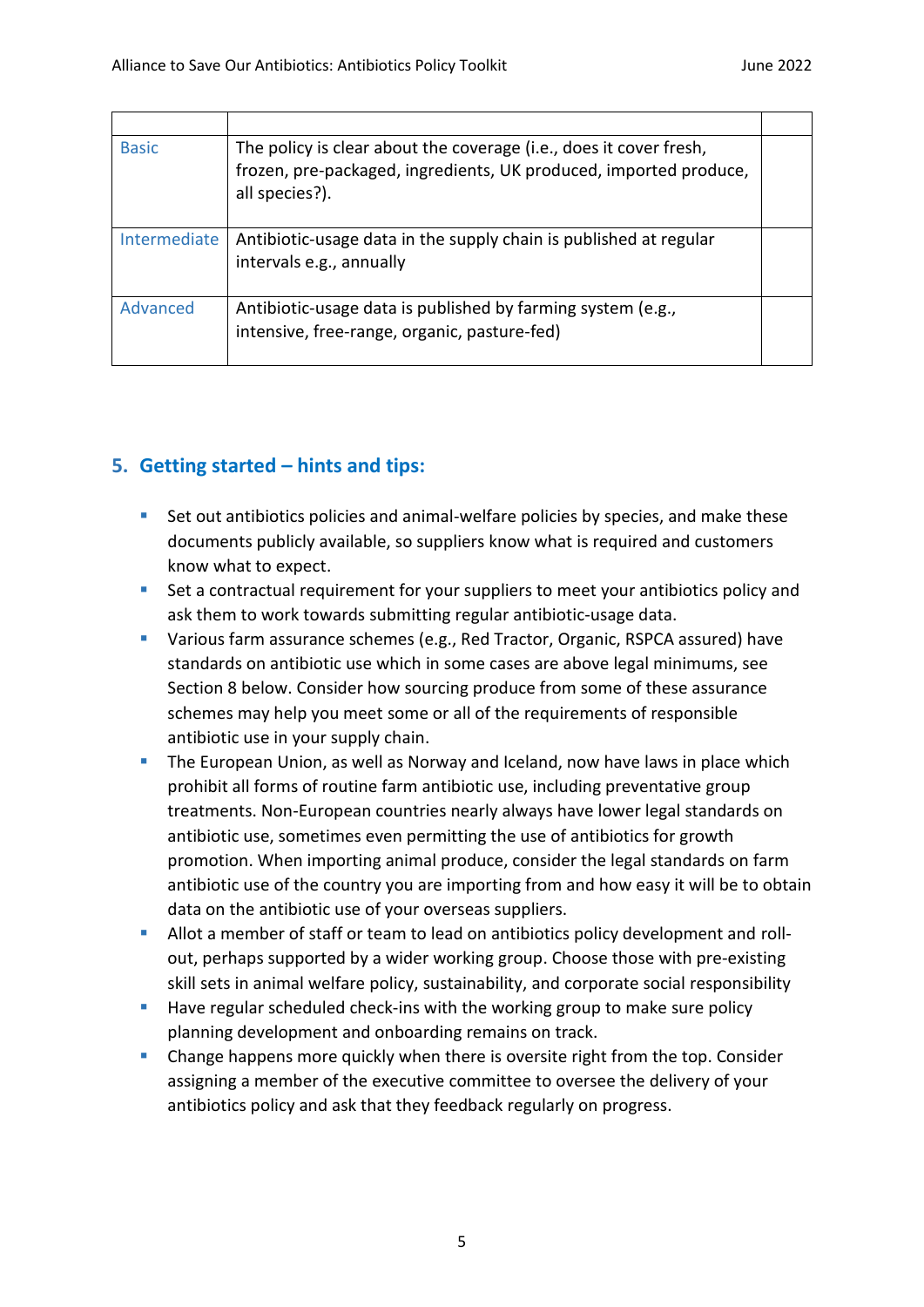## <span id="page-5-0"></span>**6. Other sources of help and guidance:**

- Reach out to those with experience already working in the area who will be able to provide advice, support, and resources:
	- ➢ [The Alliance to Save Our Antibiotics](https://www.saveourantibiotics.org/news/articles/interviews-with-the-experts-vicky-bond-managing-director-the-humane-league-uk/)
	- $\triangleright$  The Compassion in World Farming [Food Business](https://www.compassioninfoodbusiness.com/) team has published a how-to [guide for corporates to create an antibiotics stewardship programme](https://www.compassioninfoodbusiness.com/media/7431208/how-to-develop-an-antibiotic-stewardship-programme.pdf) that includes a supplier check list to send to suppliers
- We would encourage all contract caterers to join The Food Industry Initiative on [Antimicrobials](https://fiia.co.uk/) (FIIA). The FIIA brings together retailers, manufacturers, processors, and food service companies to promote and support responsible antibiotic use in livestock farming and aquaculture – taking collective action on antimicrobial resistance (AMR). You can find the [FIIA Antibiotics policy](https://www.farmantibiotics.org/fiia-antibiotic-policy/) online.

## <span id="page-5-1"></span>**7. Glossary of terms:**

| <b>Antibiotics</b>                 | Antibiotics are medicines used to treat or prevent infections    |
|------------------------------------|------------------------------------------------------------------|
|                                    | caused by bacteria.                                              |
| <b>Antibiotic resistance</b>       | Antibiotic resistance happens when bacteria develop the          |
|                                    | ability to survive and reproduce in the presence of antibiotics  |
|                                    | which previously killed or prevented them from growing. The      |
|                                    | overuse of antibiotics makes resistant bacteria more common.     |
| Colistin                           | Colistin is used as a last-resort antibiotic in human medicine   |
|                                    | for treating life-threatening infections when all other          |
|                                    | antibiotics have been rendered ineffective due to antibiotic     |
|                                    | resistance. The Alliance to Save Our Antibiotics and many        |
|                                    | scientists believe that colistin should be reserved for use in   |
|                                    | human medicine and no longer used in farming.                    |
| <b>Highest-Priority Critically</b> | HPCIAs are antibiotics used in food animals that are the most    |
| <b>Important Antibiotics</b>       | important to human medicine. According to a World Health         |
| (HPCIAs)                           | Organization classification, these are modern cephalosporins,    |
|                                    | fluoroquinolones and colistin.                                   |
| Preventative/Prophylaxis           | Antibiotic treatment given to an animal or a group of animals    |
|                                    | to prevent disease. Prophylactic use and preventative use are    |
|                                    | the same thing.                                                  |
| Routine antibiotic use             | Where antibiotics are given regularly to animals, at specific    |
|                                    | periods of their life, in order to maintain acceptable health in |
|                                    | environments that are stressful and cause disease. Routine       |
|                                    | antibiotic use can be avoided by improving animal husbandry,     |
|                                    | keeping animals in less stressful conditions, improving          |
|                                    | hygiene, and using alternative treatments which can include      |
|                                    | vaccination.                                                     |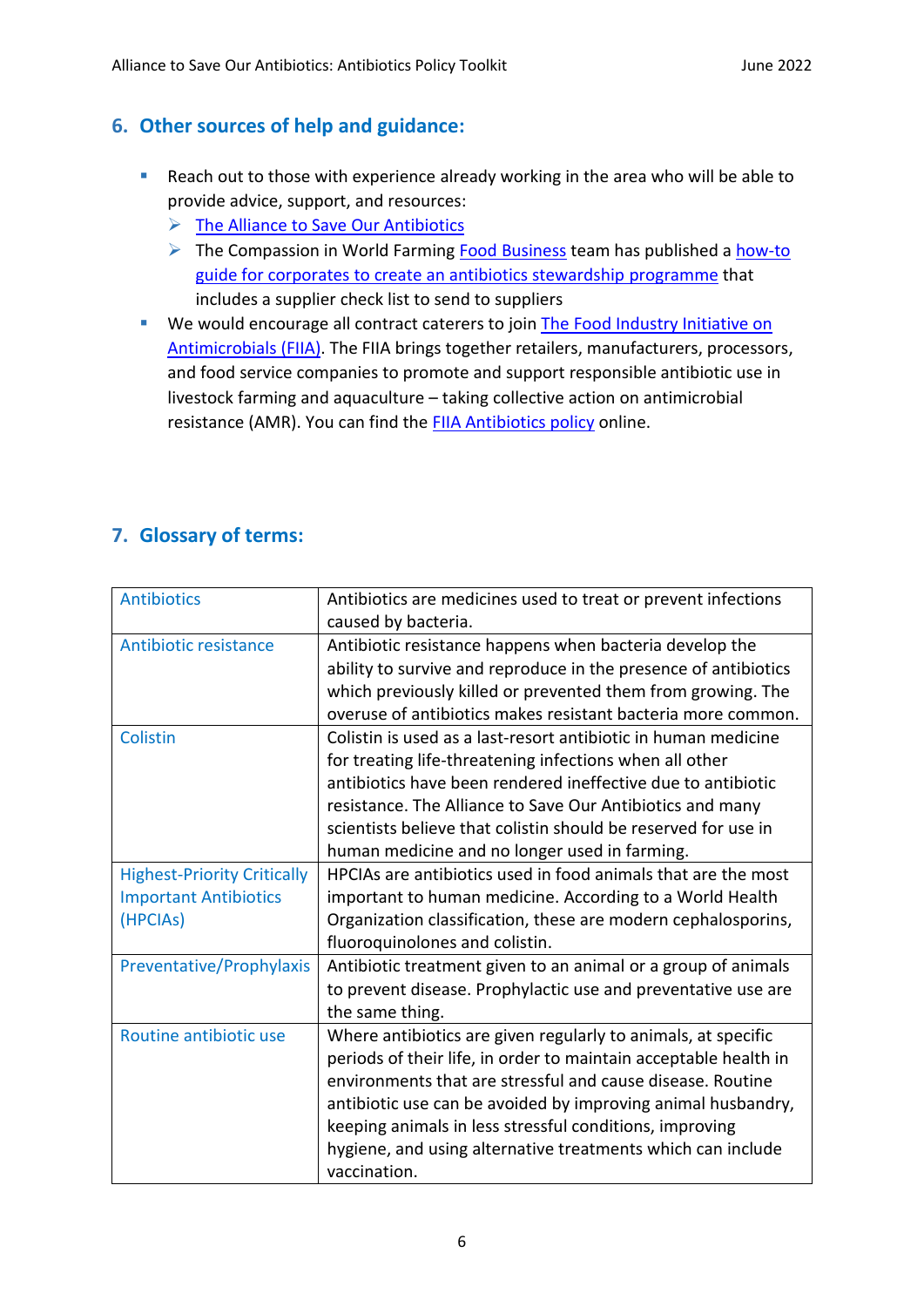## <span id="page-6-0"></span>**8. Accreditation and assurance schemes – what do they mean for antibiotics?**

In this section we have outlined what each accreditation scheme means for antibiotic use. Some farm accreditation or assurance schemes have specific rules on antibiotic use, or on antibiotic data collection, which go beyond minimum legal standards. Antibiotic rules for the organic sector remain the strictest, although improved antibiotic-use data collection is still needed.

#### **Organic farming**

Rules on antibiotic use in organic livestock farming are strict. A recent Alliance to Save Our Antibiotics study found that antibiotic use in Soil Association certified organic farmers was about [four times lower than the national average.](https://saveourantibiotics.org/media/1914/20210406_antibiotic_use_in_organic_farming.pdf) This is partly because of the stricter rules on antibiotic use, but also because of higher minimum animal-welfare standards which help avoid animals falling sick.

In the UK, different bodies such as the [Soil Association](https://www.soilassociation.org/media/15931/farming-and-growing-standards.pdf) or [Organic Farmers and Growers](https://assets.ofgorganic.org/cm-8-livestock.j7dthv.pdf) certify organic farmers. All certifiers must meet minimum organic rules although some certifiers have further higher rules.

Rules which apply to **all organic farmers:**

- No preventative antibiotic use is permitted, except for individual animals undergoing surgery.
- **•** Plant-based medicines, homeopathic medicines, trace elements, vitamins and minerals should be used in preference to antibiotics. If, however, these alternative treatments are inappropriate or ineffective, allopathic medicines or antibiotics must be used.
- **EXED** Animals cannot be sold as organic if they receive more than three courses of antibiotics in 12 months, or more than one course if their lifecycle is less than one year.
- **•** The organic withdrawal period for all antibiotic medication is double the statutory withdrawal period. During the withdrawal period, animals cannot be slaughtered for human consumption and milk and eggs cannot be collected for human consumption.

In addition to these organic rules, **Soil Association** licensees must abide by the following additional rules:

- No use of the last-resort antibiotic colistin is permitted.
- High Priority Critically Important Antibiotics can only be used as a last resort.